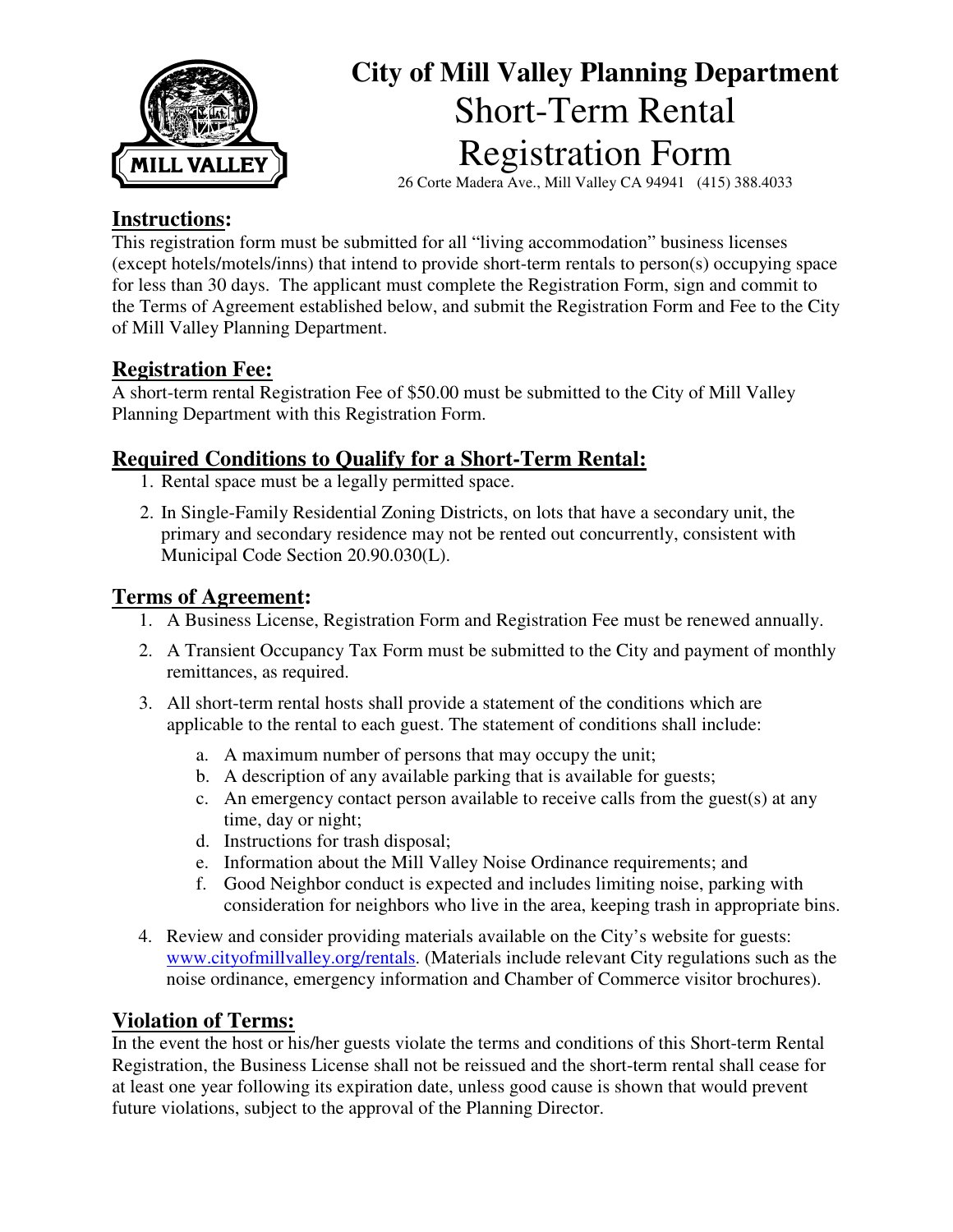### **REGISTRATION FORM: SHORT-TERM RENTALS**

*Please complete this short term rental registration form (annually):* 

1. **Project Address: Is this a renewal? Yes/No** If yes, indicate any changes below and sign.

| <b>PLANNING STAFF REVIEW</b> |  |  |  |  |  |
|------------------------------|--|--|--|--|--|
| APN:                         |  |  |  |  |  |
|                              |  |  |  |  |  |
| File $\#$                    |  |  |  |  |  |
| Fee:                         |  |  |  |  |  |
| Date Received:               |  |  |  |  |  |

- 2. **Type of Rental Space: (Check all that apply and indicate number of units/rooms)** 
	- $\Box$  Room in Single-Family home (# of rooms:  $\Box$ )
	- $\Box$  Entire Single-family home
	- $\Box$  2<sup>nd</sup> Unit
	- $\Box$  Multi-family unit
- 3. **Occupancy:** Maximum number of persons to occupy the space at one time (including children) \_\_\_\_\_\_\_\_\_\_\_\_\_
- 4. **Parking:** Number of parking spaces on your property for use by guest(s) \_\_\_\_\_\_\_\_\_\_\_
- 5. **Emergency Contact Information:** Indicate a responsible person over the age of 18 below. Name: The Blue School Phone Number:
- 6. **Fees:** The following fees are collected annually (by July 31st of every year) in order to operate.
	- $\Box$  Registration fee (\$50.00)
	- $\Box$  Business license fee (\$15 per unit + \$4)

### **ACKNOWLEDGEMENT & AGREEMENT TO TERMS AND CONDITIONS**

*The applicant is responsible for the truth of all statements contained in this registration form. This form should not be signed unless the applicant has read it thoroughly and is certain of its truthfulness.* 

| I agree to the Terms of Agreement and understand the consequences of violating these terms. |                                            |  |  |  |
|---------------------------------------------------------------------------------------------|--------------------------------------------|--|--|--|
| <b>APPLICANT</b>                                                                            | <b>OWNER</b> (if different than applicant) |  |  |  |
| APPLICANT NAME (PLEASE PRINT)                                                               | <b>OWNER NAME (PLEASE PRINT)</b>           |  |  |  |
| APPLICANT SIGNATURE                                                                         | <b>OWNER SIGNATURE</b>                     |  |  |  |
| <b>DATE</b>                                                                                 | <b>DATE</b>                                |  |  |  |
| <b>MAILING ADDRESS</b>                                                                      | <b>MAILING ADDRESS</b>                     |  |  |  |
| <b>PHONE</b>                                                                                | <b>PHONE</b>                               |  |  |  |
| E-MAIL                                                                                      | E-MAIL                                     |  |  |  |

**SUBMIT:** Please return the registration form and applicable fees to the City of Mill Valley, Planning & Building Department. For questions, contact Lisa Newman at (415) 388-4033.

You will receive confirmation from the City that your short term rental is registered. Please submit your Transient Occupancy Tax Return to the Department of Finance on a monthly basis or based on the activity of your short term rental. Checks can be made out to "City of Mill Valley".

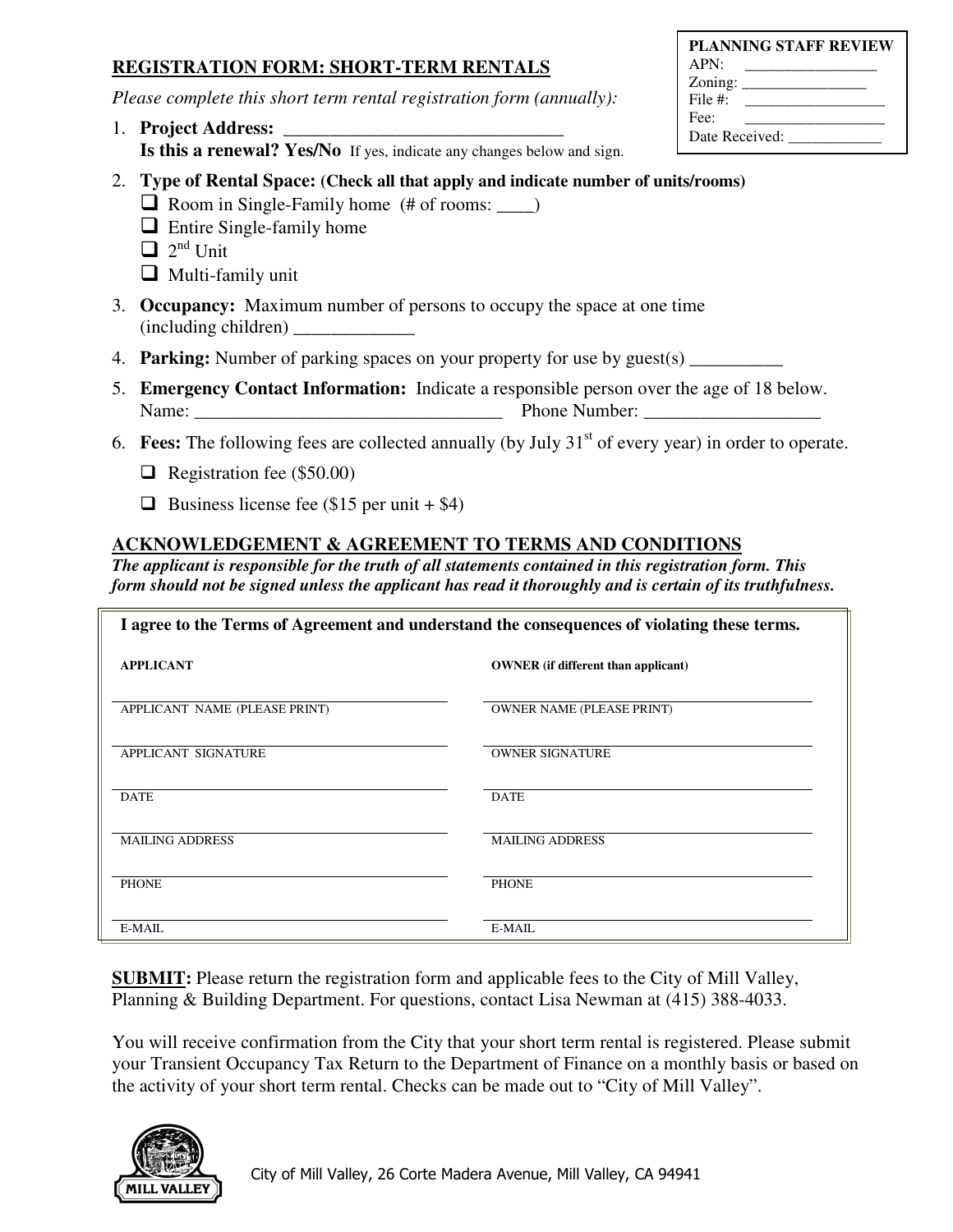

DATE

# CITY OF MILL VALLEY **BUSINESS LICENSE APPLICATION FOR RESIDENTIAL LIVING ACCOMODATIONS** *ONLY*

RETURN THIS FORM WITH APPLICATION FEE TO:

City of Mill Valley

Finance Dept.

26 Corte Madera Ave.

Mill Valley, CA 94941 (415)388-4033

| <b>APPLICATION.</b> Annual business license fee is due and payable on July 1 <sup>st</sup> and considered delinquent on August 1 <sup>st</sup> of each year.                                   |                                        |                                                                                                          |                                        |                   |                                      |  |
|------------------------------------------------------------------------------------------------------------------------------------------------------------------------------------------------|----------------------------------------|----------------------------------------------------------------------------------------------------------|----------------------------------------|-------------------|--------------------------------------|--|
| $\Box$<br>$\Box$<br><b>NEW BUSINESS</b>                                                                                                                                                        | RENEWAL                                |                                                                                                          |                                        |                   |                                      |  |
| BUSINESS NAME (Enter on line below)                                                                                                                                                            |                                        |                                                                                                          |                                        |                   |                                      |  |
|                                                                                                                                                                                                |                                        |                                                                                                          |                                        |                   |                                      |  |
| BUSINESS LOCATION (Complete Address, City, State, Zip)                                                                                                                                         |                                        |                                                                                                          |                                        |                   |                                      |  |
| <b>BUSINESS TELEPHONE</b>                                                                                                                                                                      |                                        | <b>OWNER'S HOME PHONE</b>                                                                                |                                        |                   | DATE BUSINESS STARTED IN MILL VALLEY |  |
|                                                                                                                                                                                                |                                        |                                                                                                          |                                        |                   |                                      |  |
| <b>BUSINESS OWNER</b>                                                                                                                                                                          |                                        | <b>BUSINESS OWNER'S EMAIL</b>                                                                            |                                        |                   |                                      |  |
| HOME ADDRESS (Complete Address, City, State, Zip)                                                                                                                                              |                                        |                                                                                                          |                                        |                   |                                      |  |
|                                                                                                                                                                                                |                                        |                                                                                                          |                                        |                   |                                      |  |
| <b>APPLICATION FOR</b>                                                                                                                                                                         |                                        |                                                                                                          |                                        |                   |                                      |  |
| SOLE PROPRIETORSHIP                                                                                                                                                                            | __PARTNERSHIP (List al Partners below) |                                                                                                          |                                        |                   |                                      |  |
| <b>NAME AND TITLE</b>                                                                                                                                                                          |                                        | ADDRESS                                                                                                  |                                        | (AREA CODE) PHONE |                                      |  |
|                                                                                                                                                                                                |                                        |                                                                                                          |                                        |                   |                                      |  |
| <b>NAME AND TITLE</b>                                                                                                                                                                          |                                        | ADDRESS                                                                                                  |                                        | (AREA CODE) PHONE |                                      |  |
| <b>NAME AND TITLE</b>                                                                                                                                                                          |                                        | <b>ADDRESS</b>                                                                                           |                                        |                   | (AREA CODE) PHONE                    |  |
|                                                                                                                                                                                                |                                        |                                                                                                          |                                        |                   |                                      |  |
| <b>RESALE NUMBER</b>                                                                                                                                                                           |                                        | STATE EMPLOYER ID NUMBER                                                                                 |                                        |                   | FEDERAL EMPLOYER ID NUMBER           |  |
|                                                                                                                                                                                                |                                        |                                                                                                          |                                        |                   |                                      |  |
| <b>TYPE OF BUSINESS</b>                                                                                                                                                                        |                                        | <b>ADDRESS OF UNITS</b>                                                                                  |                                        |                   | <b>NUMBER OF UNITS</b>               |  |
| $\boxed{\times}$ LIVING ACCOMODATIONS                                                                                                                                                          |                                        |                                                                                                          |                                        |                   |                                      |  |
| DESCRIPTION OF ACCOMODATIONS (Example: House for Rent, Apartment Complex, Motel/Hotel, 2 <sup>nd</sup> Unit)                                                                                   |                                        |                                                                                                          |                                        |                   |                                      |  |
|                                                                                                                                                                                                |                                        |                                                                                                          |                                        |                   |                                      |  |
|                                                                                                                                                                                                |                                        |                                                                                                          |                                        |                   |                                      |  |
| <b>CALCULATION OF BUSINESS LICENCE TAX</b>                                                                                                                                                     |                                        |                                                                                                          |                                        |                   |                                      |  |
| Number of Rental Units<br>State Mandated Tax*                                                                                                                                                  | \$15.00 (Per Unit)<br>\$4.00           | \$<br>Delinquency Penalty Fee Schedule<br>(if not a new business and paid after August $1st$ )<br>\$4.00 |                                        |                   |                                      |  |
| <b>Delinguent Penalty</b>                                                                                                                                                                      | See Fee Schedule                       |                                                                                                          | Aug 1 to Aug 31                        |                   | 10%                                  |  |
| \$<br><b>TOTAL OWED</b>                                                                                                                                                                        |                                        |                                                                                                          | Sept 1 to Sept 30                      | 20%               |                                      |  |
| * SB-1186 adds a state \$4 fee for business license applicants or renewal thereof. The                                                                                                         | Oct 1 to Oct 31                        |                                                                                                          |                                        | 30%               |                                      |  |
| purpose is to increase disability access and compliance with construction-related                                                                                                              |                                        |                                                                                                          |                                        | Nov 1 to Nov 30   | 40%                                  |  |
| accessibility requirements and to develop education resources for business in order to                                                                                                         |                                        |                                                                                                          | After Nov 30                           | 50%               |                                      |  |
| facilitate compliance with federal and state disability laws, as specified.<br>For more information: Go to http://leginfo.legislature.ca.gov/faces/billNavClient.xhtml?bill id=201120120SB1186 |                                        |                                                                                                          |                                        |                   |                                      |  |
|                                                                                                                                                                                                |                                        |                                                                                                          |                                        |                   |                                      |  |
| AFFIDAVIT: I hereby declare under penalty of perjury, that the reported information is true and correct to the best of my knowledge.                                                           |                                        |                                                                                                          |                                        |                   |                                      |  |
| Date:<br>Signature:                                                                                                                                                                            |                                        |                                                                                                          |                                        |                   |                                      |  |
| The City does not invoice<br>$\bullet$                                                                                                                                                         | Please enclose payment                 | $\bullet$                                                                                                | Be sure to complete entire application | $\bullet$         | Sign and date application            |  |
| <b>OFFICE USE ONLY</b>                                                                                                                                                                         |                                        |                                                                                                          |                                        |                   |                                      |  |
| Date: Amount:<br>EFT□ Cash□ Check□<br>Received by: Neceived by:<br>Receipt No.:                                                                                                                |                                        |                                                                                                          |                                        |                   |                                      |  |
| <b>CITY USE ONLY</b>                                                                                                                                                                           | HEALTH                                 | <b>BUILDING</b>                                                                                          | <b>FIRE</b>                            | <b>POLICE</b>     | <b>PUBLIC WORKS</b>                  |  |
| <b>APPROVED BY</b>                                                                                                                                                                             |                                        |                                                                                                          |                                        |                   |                                      |  |